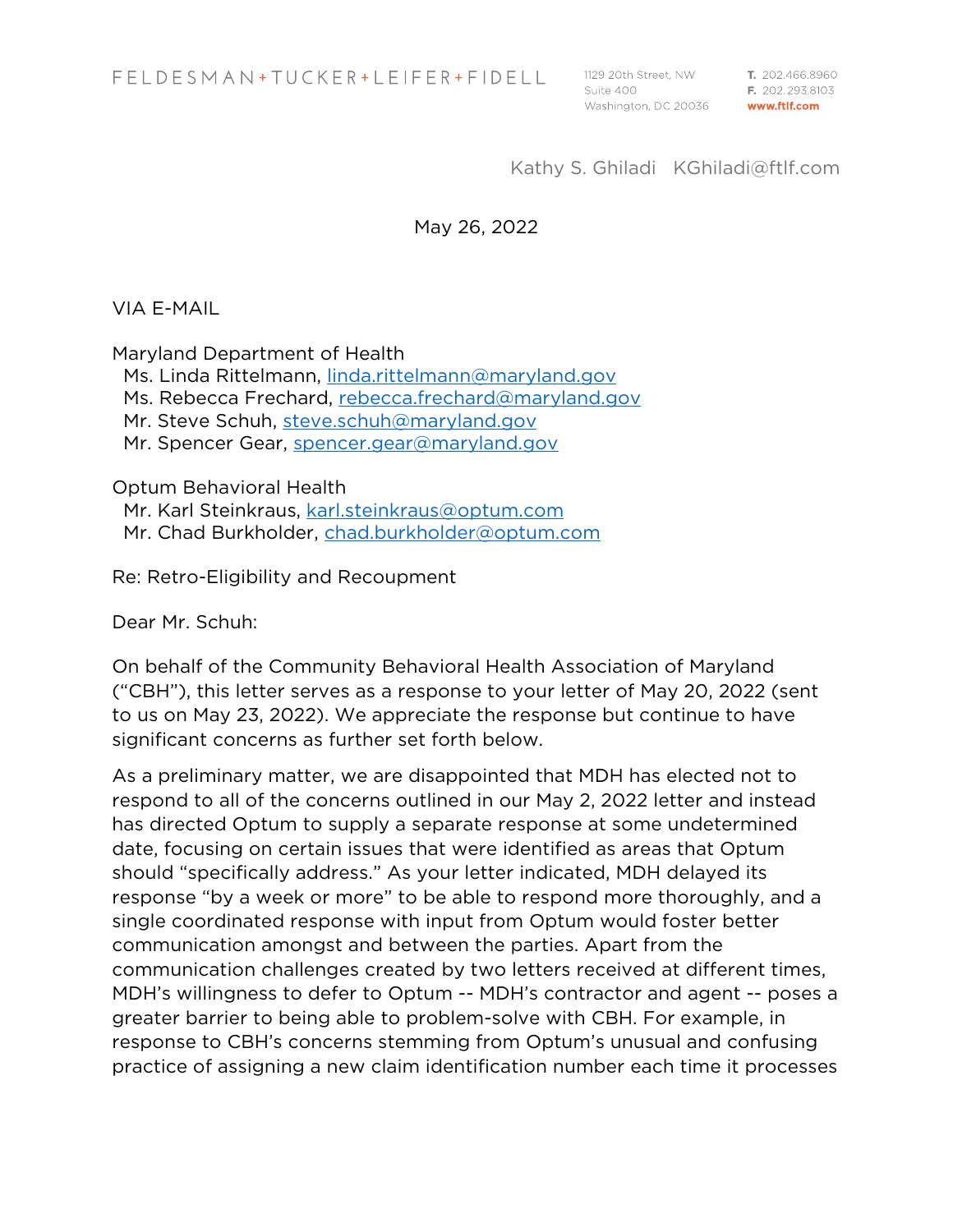a claim, your letter indicates that MDH is amenable to working with Optum to alter this practice "if it is feasible to do so." This is not the first time that CBH has raised concerns over Optum's disruptive practice of assigning a new claim number and we are surprised that MDH has not yet inquired of Optum whether Optum considers it feasible.

In any event, Optum's opinion as to feasibility should not be the last word on the matter. If CBH is advising that the practice is unworkable and a significant source of problems, MDH has the ability to form its own conclusions and direct Optum to discontinue this practice pursuant to the ASO contract. What concerns us about MDH's response is the failure to recognize that, at the end of the day, irrespective of whether MDH has elected to delegate aspects of its program to Optum as the ASO, MDH is ultimately responsible for ensuring that it is administering a sound program consistent with applicable requirements, standards, and practices. We respectfully request that future correspondence relating to these issues comes jointly from MDH and Optum so that all pertinent concerns can be addressed at once and to ensure that there is no effort to pass off responsibility between MDH and Optum – leading to a troubling situation where some of CBH's concerns are overlooked.

## Specific Concerns

With this letter, we cover three topics: (1) our concern about basic due process for recoupment of Medicaid negative balances, (2) our urgent questions about the dispute resolution process recently published on May 20, the very day that state negative balances were purported to be due; and (3) our formal request and supporting evidence that seven denial codes be treated as presumptively and categorically disputed for any CBH member.

# Topic 1: Due Process for Medicaid Negative Balance

Optum's practice of assigning multiple claim identification numbers to a single claim and the overall problems with its Incedo system mean that the negative balance calculations continue to be difficult to verify. We remain concerned that there is insufficient due process for providers related to the anticipated Medicaid negative balance recoupment. Within the Medicaid negative balance, providers do not know which claims are being recouped, nor for what reason. <sup>1</sup> Without this knowledge, providers are unable to validate

<sup>1</sup> While MDH has named nine categories included in the Medicaid negative balance, it hasn't described them or itemized the impacted claims. For example, the "retro rate decrease" has not identified what rates are being decreased, why, or which claims are included in a provider's Medicaid negative balance for this reason.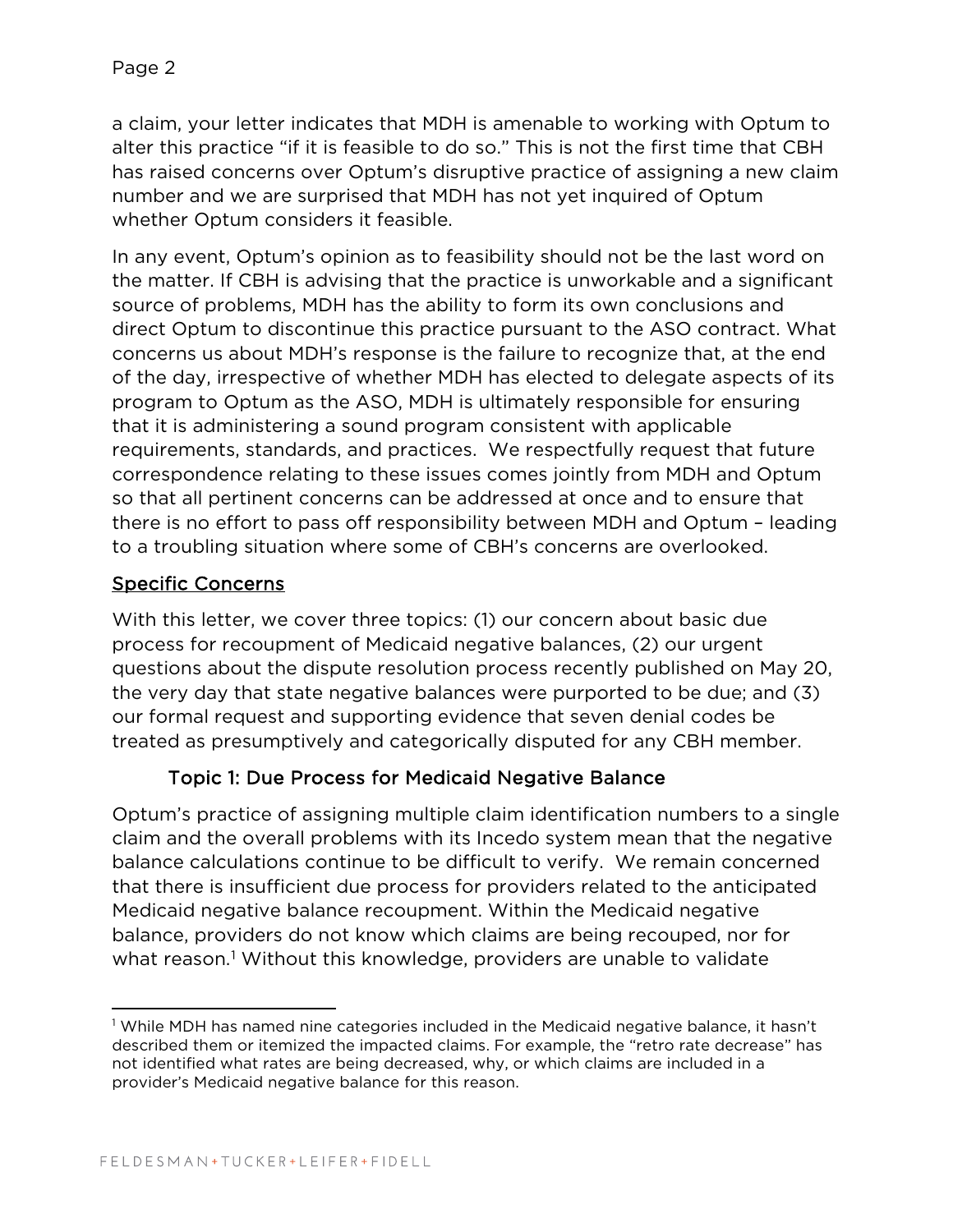whether any recoupment in the first place, is correct. Thus, the "lesser of" and claims clipping of any "tail" excess balance outlined in your May 20 letter, while helpful, do not address CBH's fundamental concerns about the validity of Optum's calculations.

In the absence of a response that allows the providers to validate Optum's math, we ask that you deem the Medicaid negative balance as presumptively disputed in whole for any current member of the Community Behavioral Health Association of Maryland, unless a member provider explicitly waives this provision in writing to Optum/MDH.

## Topic 2: Clarifications of Dispute Resolution Process

We seek urgent clarification of the "Procedure for Resolving Disputes over Negative Balances," published via Optum Bulletin on May 20, 2022. This procedure modifies a draft procedure initially shared with CBH and other associations on May 17, 2022. We note with concern that the procedure was published to providers on May 20, the very day that state negative balance was purported to be due. Our specific questions are as follows:

- 1. The title of the dispute resolution procedure suggests that the procedure is limited to negative balances. Will this procedure apply to disputes of the estimated payment balance as well?
- 2. Although the title of the dispute resolution procedure suggests that the procedure applies to both state and Medicaid negative balances, Step 3 ("this is the FINAL level of review for payments/claims involving non-Medicaid recipients") and Step 4 (OAH Appeal) suggest that an OAH appeal is limited only to Medicaid. Is it MDH's intention to exclude state negative balance disputes from administrative appeal to OAH? Why?
- 3. What is the "final decision letter" that Optum will produce in Step 1? Is that the same as the demand letter that providers received for state negative balance on May 13? Or is a separate decision letter expected from Optum?
- 4. If the "final decision letter" described in Step 1 is the letter that was delivered to providers on May 13, then one-third of the 20-day window to review the demand and prepare a list of disputed claims had already elapsed before MDH communicated this appeals process. We request that the 20-day window be extended to 27 days, if the "final decision letter" is the May 13 letter.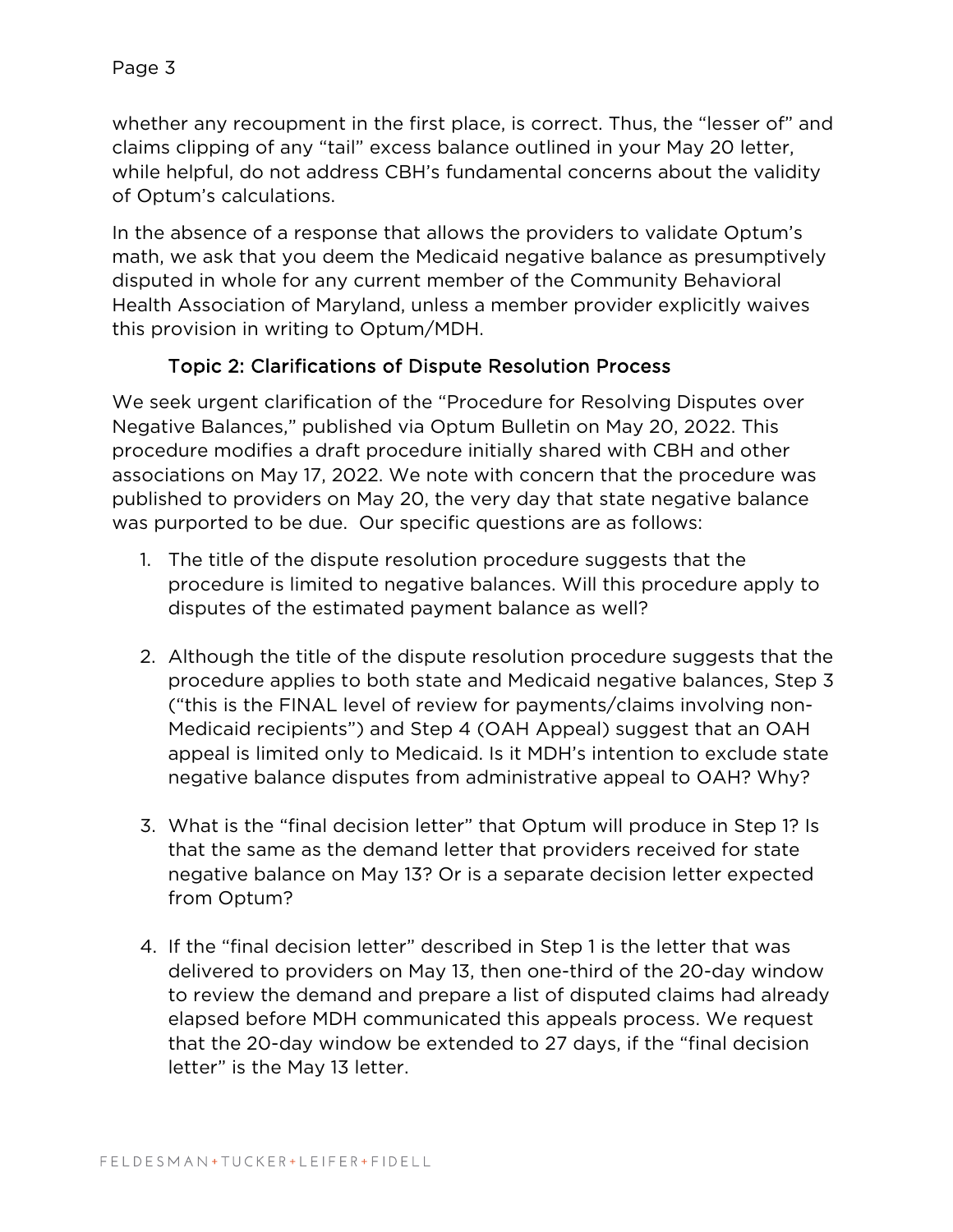- 5. The procedure does not describe how Optum will record disputed claims identified by the provider in Steps 1-2. CBH has consistently expressed concerns over the last three months that reconciliation managers are not accurately itemizing or resolving claims that providers are submitting for correction. Without an accurate system to ticket disputed claims, we are concerned that the dispute resolution process outlined here will be futile and that steps 1-2 will lead to frustration and a waste of time and resources. Please identify how Optum will record claims identified by the provider as disputed, and how MDH will track Optum's response to the disputes to ensure that Optum's reconciliation managers are doing their jobs and moving the process forward.
- 6. Please identify examples of supporting documentation required in Step 2 where known errors in Optum's claim denials are already established. The largest volume of denials remains concentrated in the denial codes which have already been demonstrated to be applied in error. Often the provider is unable to independently validate the error. For example, claim denials exist because of errors in Optum's claims processing (*i.e.* CO170, CO150/Incedo code 118), Optum's 835s (CO45), and TPL/eligibility (*i.e.* CO22, CO26, CO27, CO96). How is an individual provider expected to submit evidence of systemic error in their claim denials?
- 7. Please describe how Optum will "render a decision" on the disputed claims as described in Step 2. Will Optum's decision be in writing and will the decision respond to each individual disputed claim submitted by a provider?
- 8. To the extent that Optum's decision is in favor of the provider, what steps will MDH take to ensure that Optum timely reprocesses and pays all impacted claims and associated interest penalties for late payment? What expected timeframe will Optum be held accountable for?
- 9. Has MDH issued instructions or guidance to Optum with respect to the appeals process? If so, can CBH receive a copy of those instructions to distribute to its membership and be afforded an opportunity to provide comment on those instructions?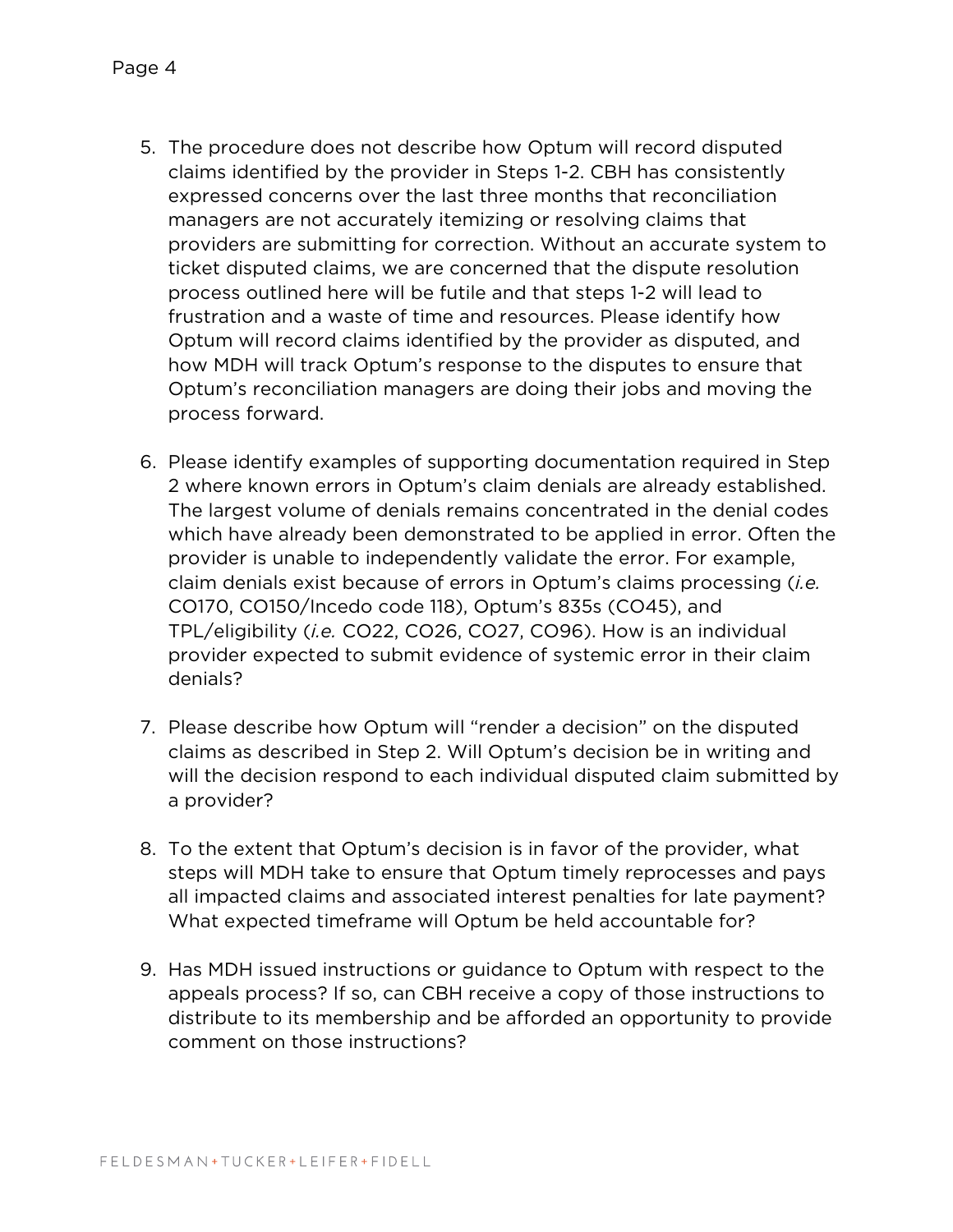## Topic 3: Seven Categorically Disputed Denial Codes

For the past two years, Optum's claims processing system has lacked consistent, functioning reports (999, 277, 835), and CBH submitted documentation to MDH that Optum's claim transactions failed HIPAA compliance testing in May 2021 and May 2022.

Against this backdrop, Optum's claims processing system produced denials at rates far exceeding historic performance. Evidence indicates that the largest dollars remain tied up in the very denial codes that have already been established to operate in error during the estimated payment period. For these reasons, we ask MDH to deem any claim with the following denial codes as presumptively and categorically in dispute for any current member of the Community Behavioral Health Association, unless a member provider waives this provision in writing to Optum/MDH: CO22, CO26, CO27, CO96, CO170/Incedo Code 170, CO150/Incedo Code 118, CO45. We also ask MDH to exclude denials with these codes from the balances on demand letters slated to be released in July, until these known global errors are fully corrected for all CBH members. Our reasoning for this request is detailed below:

- 1. MDH has launched recoupment despite the fact that Optum has not completed its work in correcting TPL and a variety of other insurancerelated denials. Without Optum's completion of the correction of these known global TPL errors, providers cannot know whether the erroneous TPL and eligibility denials inflating their estimated payments balances will be corrected by this work on not. Given that 33%—\$27 million worth of denials under the estimated payment period -- are for three specific TPL and eligibility-related denial reasons, and given that Optum has indicated that its TPL reprocessing projects comprise only 2% of estimated payment denials, CBH members fully expect there to be denials of this kind which remain uncorrected. Thus, on behalf of CBH members, we request that all claims denied for the reasons listed below be categorically excluded from recoupment and deemed as disputed until 60 days after Optum has completed the TPL reprocessing projects.
	- a. "Member's Coverage Not in Effect on Date of Service" (CO26, CO27);
	- b. "Service Payable by Another Primary Carrier" or "Please submit Primary Carrier's EOB for Service" (CO22); and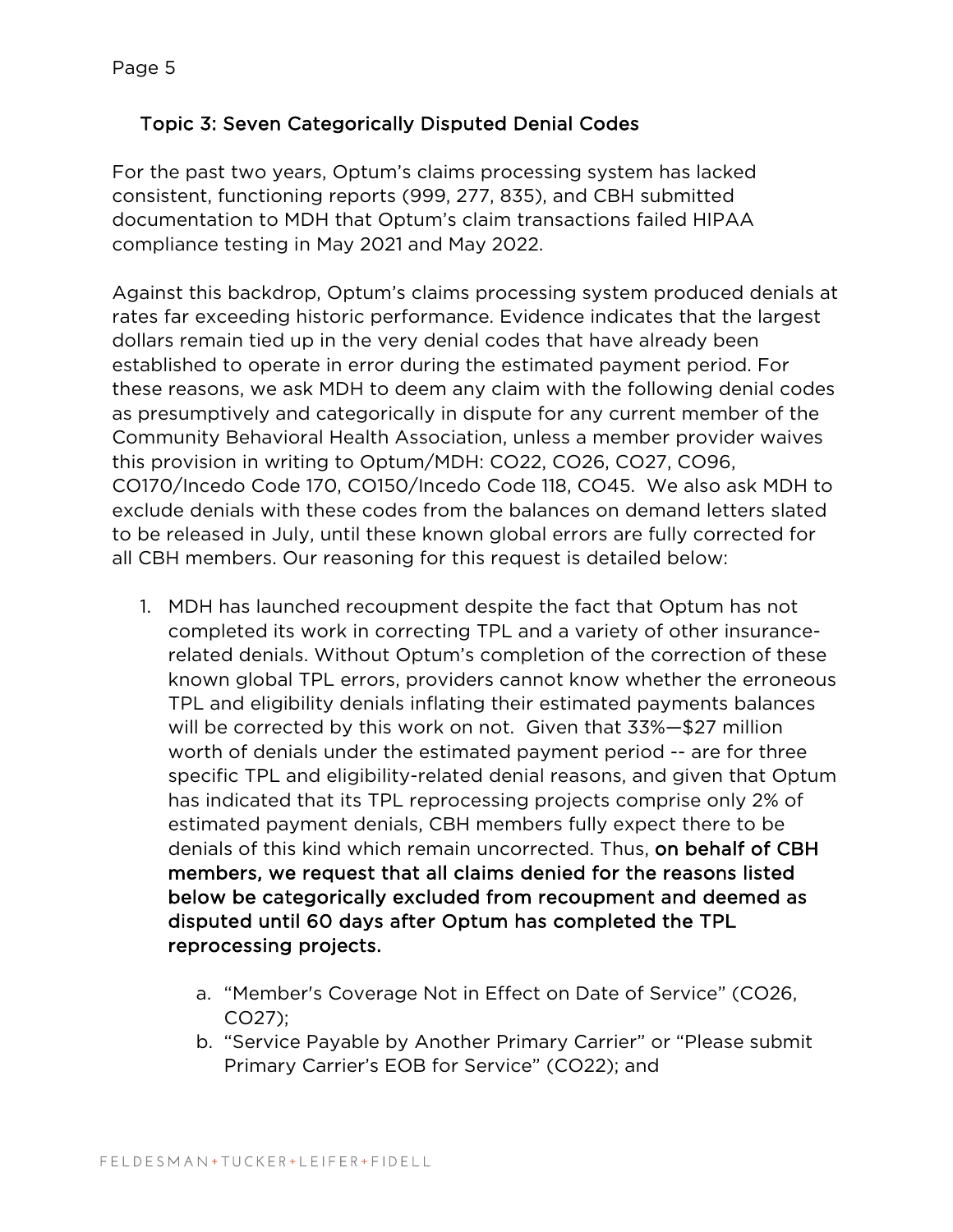- c. "Non-covered Charge" or "DOS not covered/authorized" (CO96).
- 2. Optum has previously informed CBH and its members that over 80% of the denials for "Payment is denied/performed when billed by this provider type" (CO170) and "Claim detail lines cannot span dates" (Incedo Code 170) are not caused by provider error and cannot be fixed by the provider. The cause of the denial is not visible to the provider. A primary known cause of 170 denials occurred when Optum's manual processing moved a claim across portals. No further information was disclosed by Optum about potential causes. On behalf of CBH member organizations, we request that all claims with a CO170 or Incedo Code 170 denial be categorically excluded from recoupment and deemed as disputed until 30 days after Optum has delivered a root cause analysis to each CBH member on the causes of its 170 denials, including an analysis of the claims denied due to errors in Optum's manual processing. As evidence, we refer MDH to the minutes from our weekly billing calls, denial drilldown meetings, and systemic issue logs.<sup>2</sup>
- 3. Optum did not produce 835s for PRP encounters until about December 2020. Additionally, three errors were known to cause missing encounters and erroneous cascading of case rates during the estimated payment period:
	- a. Optum's manual processing of encounters was known to lag behind the processing of case rates causing case rates to incorrectly cascade;
	- b. Optum's manual processing of encounters resulted in the placement of encounters in incorrect service portals preventing them from attaching to the case rate and resulting in incorrect cascades; and
	- c. Errors in the migration of Beacon data caused encounters to transfer incorrectly or not at all into the Incedo system, causing erroneous cascades of case rates.

<sup>&</sup>lt;sup>2</sup> The 170 denials were discussed with Optum and MDH in our weekly billing calls on 9/30/20, 1/6/21, 1/13/21, 1/20/21, 1/27/21, 2/3/21, 3/3/21, 3/10/21, 3/17/21. They were addressed in our denial drilldown meetings with Optum and MDH on 10/16/20, 1/25/21, 2/21/21, 2/26/21, 3/12/21, 3/26/21, 4/16/21, and 5/14/21. We would be happy to make these minutes available to MDH upon request.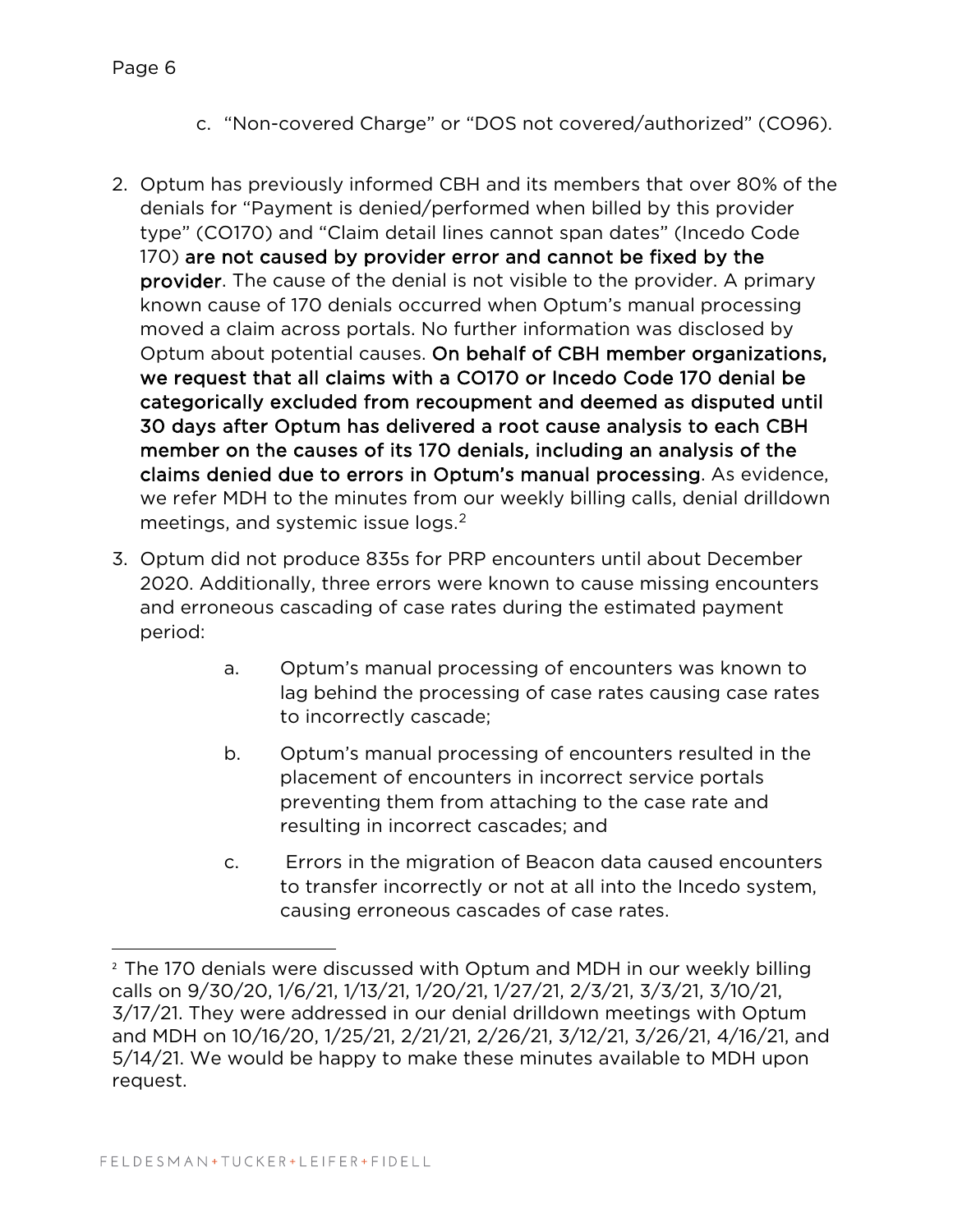On behalf of CBH member organizations, we request that all PRP claims with denial code CO150/Incedo Code 118 "Did not meet minimum case rate unit requirement" be categorically excluded from recoupment and deemed as disputed until 30 days after Optum has delivered a root cause analysis for each denial and an 835 for each supporting PRP encounter prior to December 31, 2020. As evidence, we refer MDH to the same minutes from our weekly billing calls, denial drilldown meetings, and systemic issue logs as cited above.

4. Until Summer 2021, Optum's 835s only contained a single denial code for a claim. If a claim denied for multiple reasons, the additional reasons were masked to the provider. While Optum could see all the denial reasons, 835s were delivered to providers with only a single denial code, raising an absolute bar to providers' ability to from identify the full universe of claims impacted by denial code corrections. Until Fall 2021, CO45 "Charge Exceeds Allowed Amount for this Service" codes were displaying in error on many 835s masking correct denial codes for claims, further complicating providers' ability to identify causes for claims denials and flag erroneous denials. On behalf of CBH member organizations, we request that all claims with denial code CO45 be categorically excludes from recoupment and deemed as disputed until 30 days after Optum has delivered a root cause analysis for every denial. As evidence, we refer MDH to the same minutes from our weekly billing calls, denial drilldown meetings, and systemic issue logs as cited above.

As a reminder, we highlight that under the ASO RFP, MDH retains the authority to withhold payment to Optum as a consequence of noncompliance with the terms of its contract and to consider imposing liquidated damages on Optum due to the significant disruption of the state's behavioral health system. RFP 3.3.4 and  $3.4<sup>3</sup>$  Despite the existence of this authority, MDH has been unable or unwilling to hold Optum accountable for its functional deficiencies. CBH's proposal to categorically and presumptively carve out the denial codes from any recoupment is a relatively modest and reasonable solution until these known and admitted systemic issues can be resolved.

<sup>&</sup>lt;sup>3</sup> Those liquidated damages could be held for the benefit and distributed to CBH's members to remedy any unsupported recoupment.